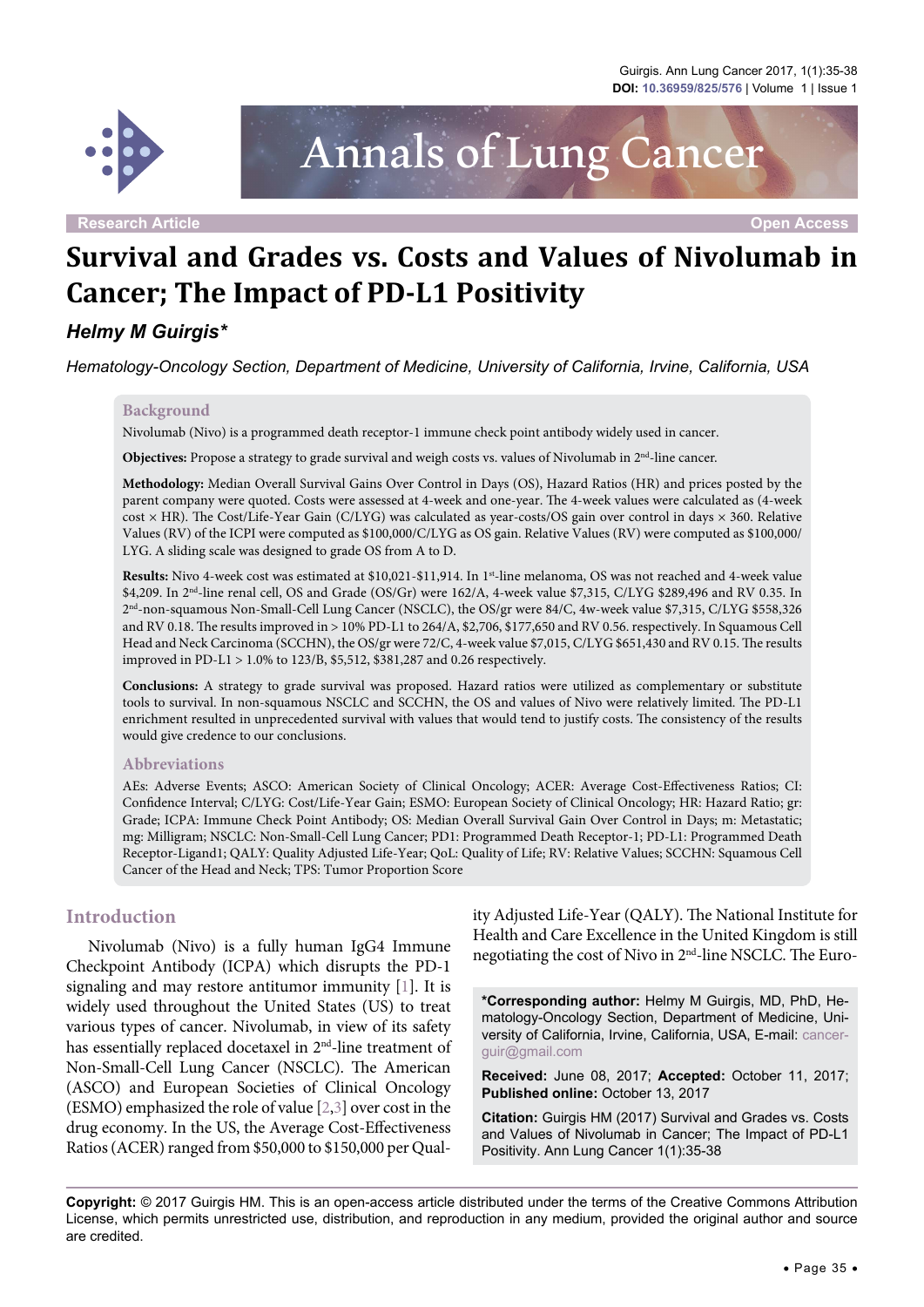pean Medicines Agency has promptly approved the drug for the same indication. We previously proposed simplified methodology to weigh drug costs and values in metastatic castrate-resistant prostate cancer using \$100,000 as a reference [\[4](#page-2-3)]. Values of Nivo between the various approved indications have not been compared. Our objectives were to compare and grade the overall survival and values of Nivo in 1<sup>st</sup>-line melanoma, 2<sup>nd</sup>-line renal carcinoma, squamous-NSCLC, non-squamous-NSCLC and Squamous-Cell Cancer of the Head and Neck (SCCHN).

## **Methods**

Nivo Median Overall Survival Gain Over Control in Days (OS), Hazard Ratios (HR), doses, frequency and protocols were extracted from the previously published clinical trials. Prescribing information and prices posted by the parent company were utilized. Costs were computed at 4-week and at one-year. The 4-week values were calculated as  $(4$ -week cost  $\times$  HR). The year-cost/life-year gain was expressed as (C/LYG). Relative Values (RV) were computed as \$100,000/LYG. The OS was graded: D up to 45,  $C > 45-90$ ,  $B > 90-135$  and  $A > 135$ .

## **Results**

In early 2016, the 4-week cost of Nivo was estimated at \$10,021 at one-year cost of \$130,273. The recommended dose has recently been changed to a 240 mg at 4-week cost of \$11,914. [Table 1](#page-1-0) shows the proposed grading system of OS gains over the corresponding controls. [Table](#page-1-1)  [2](#page-1-1) summarizes the OS gains [\[1](#page-2-0),[5](#page-3-0)[-8](#page-3-1)], grade, HR, 4-week values, \$C/LYG and RV.

<span id="page-1-0"></span>**Table 1:** Grading of OS.

| Grade (gr) | OS gain over control in days |  |  |
|------------|------------------------------|--|--|
|            | >135                         |  |  |
| В          | $> 90-135$                   |  |  |
|            | $> 45-90$                    |  |  |
|            | Up to $45$                   |  |  |

- 1. In 1<sup>st</sup>-line melanoma, OS was not reached at the closure of the study [[5](#page-3-0)]. The reported HR was 0.42 at an estimated 4-week value of \$4,209.
- 2. In  $2<sup>nd</sup>$ -line renal cancer, the OS and Grade (OS/gr) was 96/B, 4-week value \$7,305, C/LYG \$289,496 and RV 0.35.
- 3. In the squamous NSCLC, the OS/gr was 96/B, 4-week value \$5,912, C/LYG \$488,234 and RV 0.20.
- 4. In the non-squamous histology, the OS/gr were 84/C, 4-week value \$7,315, C/LYG \$558,326 and RV 0.18. In > 10% PD-L1, the OS/gr improved to 264/A, 4-week value \$2,706, C/LYG \$177,650 and RV 0.56.
- 5. In the SCCHN, the OS/gr were 72/C, 4-week value \$7,015, C/LYG \$651,430 and RV 0.15. The results improved in PD-L1 > 1.0% to 123/B, \$5,512, \$381,287 and RV 0.26 respectively.

## **Discussion**

The present investigation was prompted by the rising C, diminishing V and decreasing affordability of anticancer drugs [\[9](#page-3-2),[10](#page-3-3)]. Our objectives were to propose a strategy to grade survival and assess V of Nivo in various types of cancer. Nivo, a prototype of PD-1 Immune Checkpoint Antibody (ICPA), was chosen since it prolonged the OS in  $1^{st}$ -line melanoma [[5](#page-3-0)],  $2^{nd}$ -line squamous-NSCLC, CheckMate 017 [\[6\]](#page-3-4), non-squamous-NSCLC, CheckMate 057 [[1\]](#page-2-0), renal cell carcinoma, CheckMate 025 [[7](#page-3-5)] and SCCHN [[8\]](#page-3-1). It was not the plan to compare Nivo cost and values with the cheaper and probably more toxic generic drugs. The standard cost effectiveness ratio methodology measuring cost/outcome differences were not utilized since the dose, schedule and cost of Nivo were similar in all the approved indications. The incremental cost per day and year gain in OS was adopted as the basis of our comparison. The 4-week-cost (4 wC) of \$10,021-

| Nivo in $1^{st}$ - and $2^{nd}$ -line                        | OS gains in days, grade<br>$(OS\sqrt{gr})$ & HR | <b>\$4-week value</b><br>$(4$ -week cost $\times$ HR) | \$C/LYG | <b>Relative Value</b><br>$(RV) = ($100,000/LYG)$ |
|--------------------------------------------------------------|-------------------------------------------------|-------------------------------------------------------|---------|--------------------------------------------------|
| 1 <sup>st</sup> -line: Nivo vs.<br>dacarbazine, Melanoma     | OS not reached<br>HR 0.42                       | 4.209                                                 |         |                                                  |
| 2 <sup>nd</sup> -line: Nivo vs. everolimus.<br>Renal cell    | $162/A$ & 0.73 P = 0.002                        | 7,315                                                 | 289,496 | 0.35                                             |
| Nivo vs. docetaxel,<br>squamous-NSCLC                        | $96/B$ & 0.59 P = 0.00025                       | 5,912                                                 | 488,524 | 0.20                                             |
| Nivo vs. docetaxel, non-<br>squamous-NSCLC,<br>CheckMate 057 | $84/C$ & 0.73 P = 0.0016                        | 7,315                                                 | 558,326 | 0.18                                             |
| Subset analysis in >10%<br>PD-L1                             | 264/A<br>& 0.27                                 | 2,706                                                 | 177,650 | 0.56                                             |
| Nivo vs. investigator's<br>choice, SCCHN                     | 72/C & 0.70 P = 0.0101                          | 7.015                                                 | 651.430 | 0.15                                             |
| Subset analysis in >1.0 PD-<br>L1, SCCHN                     | 123/B & 0.55                                    | 5,512                                                 | 381,287 | 0.26                                             |

<span id="page-1-1"></span>Table 2: Overall Survival, Grade (OS/gr) and values of Nivo in 1<sup>st</sup> and 2<sup>nd</sup>-line.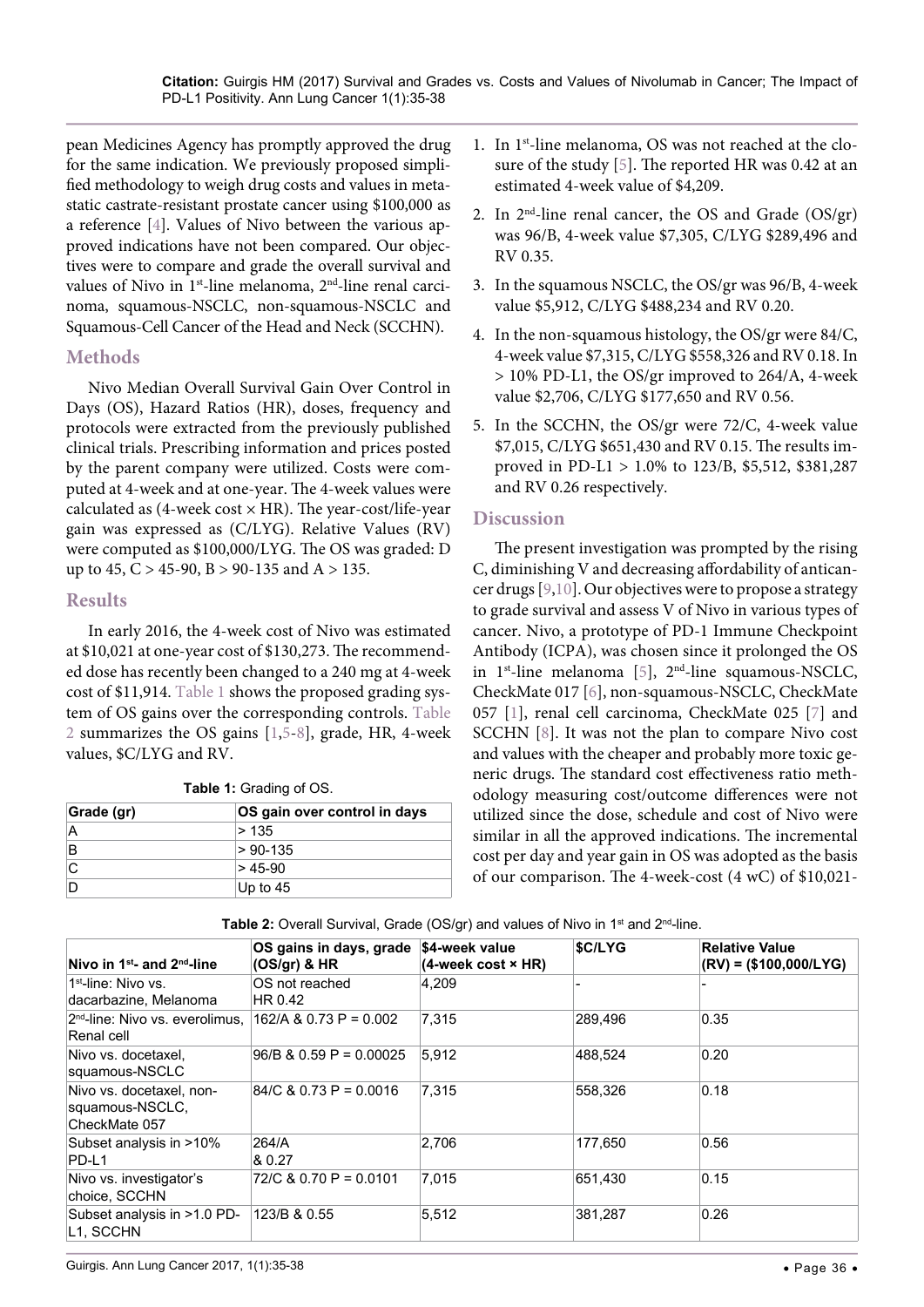\$11,914 was within the current estimated average range of the newly approved patent drugs of \$10,000-\$12,000.

In the present study, a \$100,000 reference was proposed for drugs with documented safety records, lack of the Federal Drug Administration (FDA) black box warnings and documented preservation of Quality of Life (QoL). Docetaxel gr ¾ Adverse Events (AEs) were > 20% in metastatic castrate prostate cancer and NSCLC [\[4,](#page-2-3)[11\]](#page-3-6). In addition, docetaxel carries a black box warning. In comparison, the AEs of Nivo were rarely above 10% [[1](#page-2-0)[,5](#page-3-0)[,8\]](#page-3-1).

#### **PD-L1 enrichment**

The results demonstrated that at the same amount of the dollar spent, relatively fair values were noted in  $1<sup>st</sup>$ -line melanoma and 2nd-line renal cell. In 2nd-line squamous-NS-CLC, values were borderline. In non-squamous-NSCLC and SCCHN, values were low. However, the PD-L1 enrichment significantly enhanced OS and values in both these malignancies to levels seem to justify costs.

#### **HR vs. OS**

At the closure of some clinical studies OS are not reached. Hazard ratio was used in 1<sup>st</sup>-line melanoma due to lack of available OS [[5](#page-3-0)]. In contrast to HR, survival is more subject to variation along the time curve. Parallel use of both OS and HR was therefore adopted whenever possible throughout our investigation. The HR-based strategy of using 4-week-value could offer a snapshot approach to measure V in the absence of mature OS data.

#### **Merits**

Overall survival was used throughout the present investigation. Progression-free survival and other endpoints could be used if appropriate adjustments in the \$100,000 reference were made. Drug costs and values were calculated in a few minutes once the data were collected. The proposed OS grading system could facilitate clear transmission of economic issues between physicians and patients [[12](#page-3-7)]. Patients as consumers would like to know how much they pay for the value in return. Upfront costs and values could be promptly disclosed in advance.

#### **Limitations**

The scanty available data on cost and value comparison could limit the significance of our findings. The methodology failed to account for the AEs treatment cost [[13](#page-3-8)]. The latter could be costly and "toxic" [[14](#page-3-9)]. Venkatachalam, et al. [[11\]](#page-3-6) reported that the average Nivo treatment cost of adverse events per patient in CheckMate 017 (squamous-NSCLC) in US\$ were \$439 vs. docetaxel of \$7,024.

#### **PD-L1 testing, positivity and enrichment**

Some of the early studies on the ICPA were reported at different level of positivity and Tumor Proportion Score (TPS). In our study, we used the terminology of PD-L1 positivity and enrichment. Uniformity and standardization of the PD-L1 tests have evolved and settled. The PD-L1 might not be the perfect predictive test of ICPA outcome. However, our study is the first to demonstrate improved values by PD-L1 enrichment in 2<sup>nd</sup>-line non-squamous NSCLC and SCCHN. From an economic point of view, it would be prudent to pay few hundred dollars upfront for a PD-L1 test, use the drug in the enriched-setting, secure enhanced OS and improve value. Such approach would spare the non-responders the cost and toxicity of ineffective therapy.

#### **Duration of treatment**

In the Checkmate-057 study of non-sq-NSCLC [\[1](#page-2-0)], the median duration of response was > 17 months. In our study, values of Nivo were calculated at one year. Currently the optimal duration of therapy has not been clearly defined. Continued treatment for 1-2 years or till disease progression or intolerance has generally been employed.

### **Conclusions**

A strategy to grade survival was proposed. The HRbased 4-week value served as an early measure offering a snapshot value estimate in the absence of mature survival data. In view of Nivo well-documented safety, the results were expressed relative to the average acceptable C/LYG in the USA of \$100,000. In 1<sup>st</sup>-line melanoma, 2<sup>nd</sup>-line renal cell cancer, Nivo significantly enhanced OS and offered equitable values for the dollars spent. In squamous NSCLC, OS and values were borderline. In non-squamous NSCLC and SCCHN, the OS, gr and values were relatively low. The PD-L1 enrichment resulted in unprecedented survival and values that would justify costs. The consistency of the results could give credence to our conclusions.

#### **References**

- <span id="page-2-0"></span>1. [Borghaei H, Paz-Ares L, Horn L, et al. \(2015\) Nivolumab](https://www.ncbi.nlm.nih.gov/pubmed/26412456)  [versus Docetaxel in Advanced Nonsquamous Non-Small-](https://www.ncbi.nlm.nih.gov/pubmed/26412456)[Cell Lung Cancer. N Engl J Med 373: 1627-1639.](https://www.ncbi.nlm.nih.gov/pubmed/26412456)
- <span id="page-2-1"></span>2. [Schnipper LE, Davidson NE, Wollins DS, et al. \(2015\)](https://www.ncbi.nlm.nih.gov/pubmed/26101248)  [American Society of Clinical Oncology statement: A frame](https://www.ncbi.nlm.nih.gov/pubmed/26101248)[work to assess the value of cancer treatment options. J Clin](https://www.ncbi.nlm.nih.gov/pubmed/26101248)  [Oncol 33: 2563-2577.](https://www.ncbi.nlm.nih.gov/pubmed/26101248)
- <span id="page-2-2"></span>3. [Cherny NI, Sullivan R, Dafni U, et al. \(2016\) A standardized,](https://www.ncbi.nlm.nih.gov/pubmed/27604385)  [generic, validated approach to stratify the magnitude of clinical](https://www.ncbi.nlm.nih.gov/pubmed/27604385)  [benefit that can be anticipated from anti-cancer therapies: The](https://www.ncbi.nlm.nih.gov/pubmed/27604385)  [European Society for Medical Oncology Magnitude of Clinical](https://www.ncbi.nlm.nih.gov/pubmed/27604385)  [Benefit Scale \(ESM-MCBS\). Ann Oncol.](https://www.ncbi.nlm.nih.gov/pubmed/27604385)
- <span id="page-2-3"></span>4. [Guirgis HM \(2015\) The value of anticancer drugs in cas](https://www.ncbi.nlm.nih.gov/pubmed/26862911)[trate-resistant metastatic prostate cancer: economic tools](https://www.ncbi.nlm.nih.gov/pubmed/26862911)